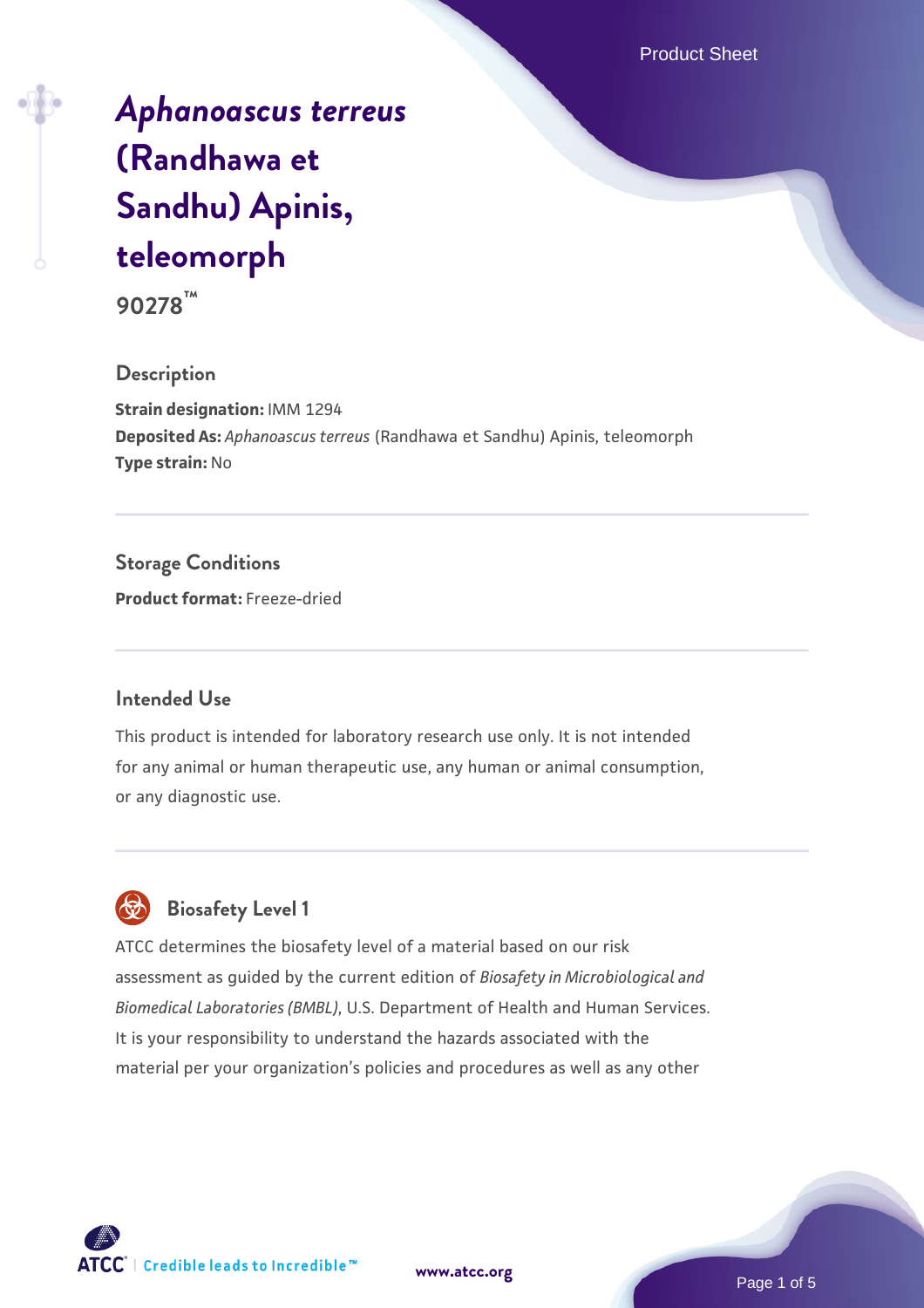# *[Aphanoascus terreus](https://www.atcc.org/products/90278)* **[\(Randhawa et Sandhu\) Apinis,](https://www.atcc.org/products/90278) Product Sheet [teleomorph](https://www.atcc.org/products/90278)**

**90278**

applicable regulations as enforced by your local or national agencies.

ATCC highly recommends that appropriate personal protective equipment is always used when handling vials. For cultures that require storage in liquid nitrogen, it is important to note that some vials may leak when submersed in liquid nitrogen and will slowly fill with liquid nitrogen. Upon thawing, the conversion of the liquid nitrogen back to its gas phase may result in the vial exploding or blowing off its cap with dangerous force creating flying debris. Unless necessary, ATCC recommends that these cultures be stored in the vapor phase of liquid nitrogen rather than submersed in liquid nitrogen.

### **Certificate of Analysis**

For batch-specific test results, refer to the applicable certificate of analysis that can be found at www.atcc.org.

### **Growth Conditions**

**Medium:**  [ATCC Medium 336: Potato dextrose agar \(PDA\)](https://www.atcc.org/-/media/product-assets/documents/microbial-media-formulations/3/3/6/atcc-medium-336.pdf?rev=d9160ad44d934cd8b65175461abbf3b9) **Temperature:** 25°C

### **Material Citation**

If use of this material results in a scientific publication, please cite the material in the following manner: *Aphanoascus terreus* (Randhawa et Sandhu) Apinis, teleomorph (ATCC 90278)

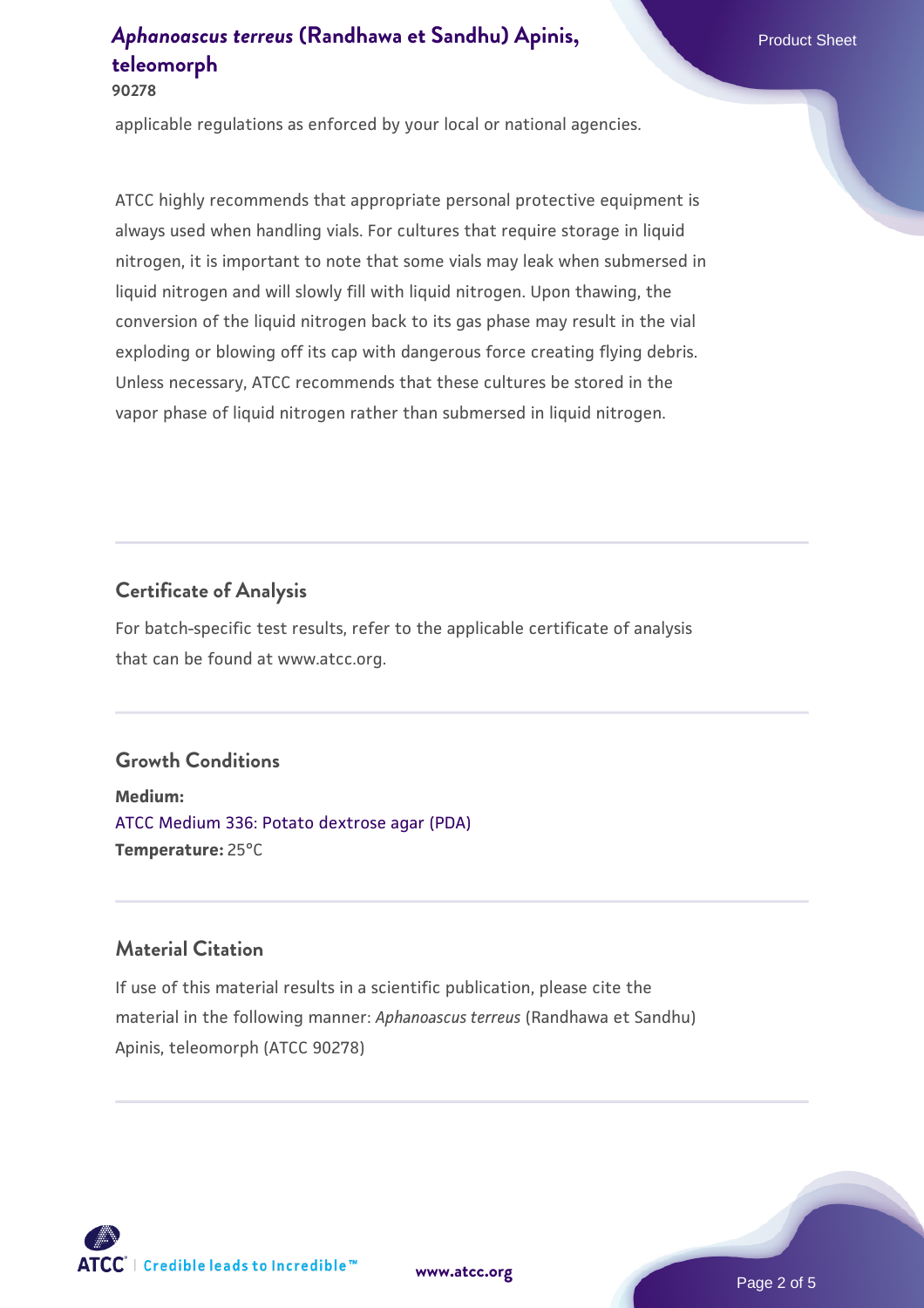# *[Aphanoascus terreus](https://www.atcc.org/products/90278)* **[\(Randhawa et Sandhu\) Apinis,](https://www.atcc.org/products/90278) Product Sheet [teleomorph](https://www.atcc.org/products/90278)**

**90278**

#### **References**

References and other information relating to this material are available at www.atcc.org.

### **Warranty**

The product is provided 'AS IS' and the viability of ATCC® products is warranted for 30 days from the date of shipment, provided that the customer has stored and handled the product according to the information included on the product information sheet, website, and Certificate of Analysis. For living cultures, ATCC lists the media formulation and reagents that have been found to be effective for the product. While other unspecified media and reagents may also produce satisfactory results, a change in the ATCC and/or depositor-recommended protocols may affect the recovery, growth, and/or function of the product. If an alternative medium formulation or reagent is used, the ATCC warranty for viability is no longer valid. Except as expressly set forth herein, no other warranties of any kind are provided, express or implied, including, but not limited to, any implied warranties of merchantability, fitness for a particular purpose, manufacture according to cGMP standards, typicality, safety, accuracy, and/or noninfringement.

#### **Disclaimers**

This product is intended for laboratory research use only. It is not intended for any animal or human therapeutic use, any human or animal consumption, or any diagnostic use. Any proposed commercial use is prohibited without a license from ATCC.

While ATCC uses reasonable efforts to include accurate and up-to-date information on this product sheet, ATCC makes no warranties or representations as to its accuracy. Citations from scientific literature and

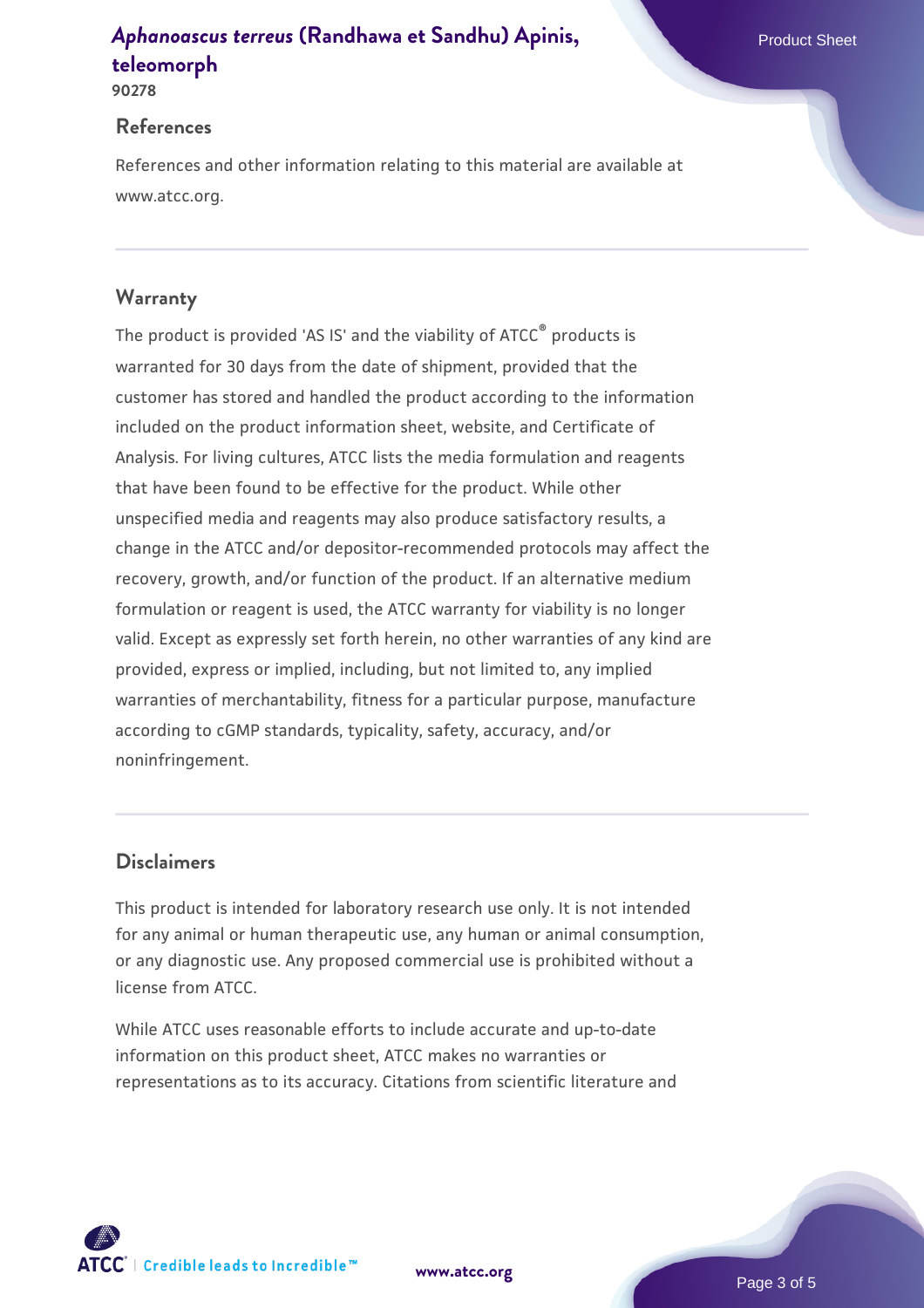# *[Aphanoascus terreus](https://www.atcc.org/products/90278)* **[\(Randhawa et Sandhu\) Apinis,](https://www.atcc.org/products/90278) Product Sheet [teleomorph](https://www.atcc.org/products/90278)**

**90278**

patents are provided for informational purposes only. ATCC does not warrant that such information has been confirmed to be accurate or complete and the customer bears the sole responsibility of confirming the accuracy and completeness of any such information.

This product is sent on the condition that the customer is responsible for and assumes all risk and responsibility in connection with the receipt, handling, storage, disposal, and use of the ATCC product including without limitation taking all appropriate safety and handling precautions to minimize health or environmental risk. As a condition of receiving the material, the customer agrees that any activity undertaken with the ATCC product and any progeny or modifications will be conducted in compliance with all applicable laws, regulations, and guidelines. This product is provided 'AS IS' with no representations or warranties whatsoever except as expressly set forth herein and in no event shall ATCC, its parents, subsidiaries, directors, officers, agents, employees, assigns, successors, and affiliates be liable for indirect, special, incidental, or consequential damages of any kind in connection with or arising out of the customer's use of the product. While reasonable effort is made to ensure authenticity and reliability of materials on deposit, ATCC is not liable for damages arising from the misidentification or misrepresentation of such materials.

Please see the material transfer agreement (MTA) for further details regarding the use of this product. The MTA is available at www.atcc.org.

#### **Copyright and Trademark Information**

© ATCC 2021. All rights reserved. ATCC is a registered trademark of the American Type Culture Collection.

#### **Revision**

This information on this document was last updated on 2021-05-19



**[www.atcc.org](http://www.atcc.org)**

Page 4 of 5